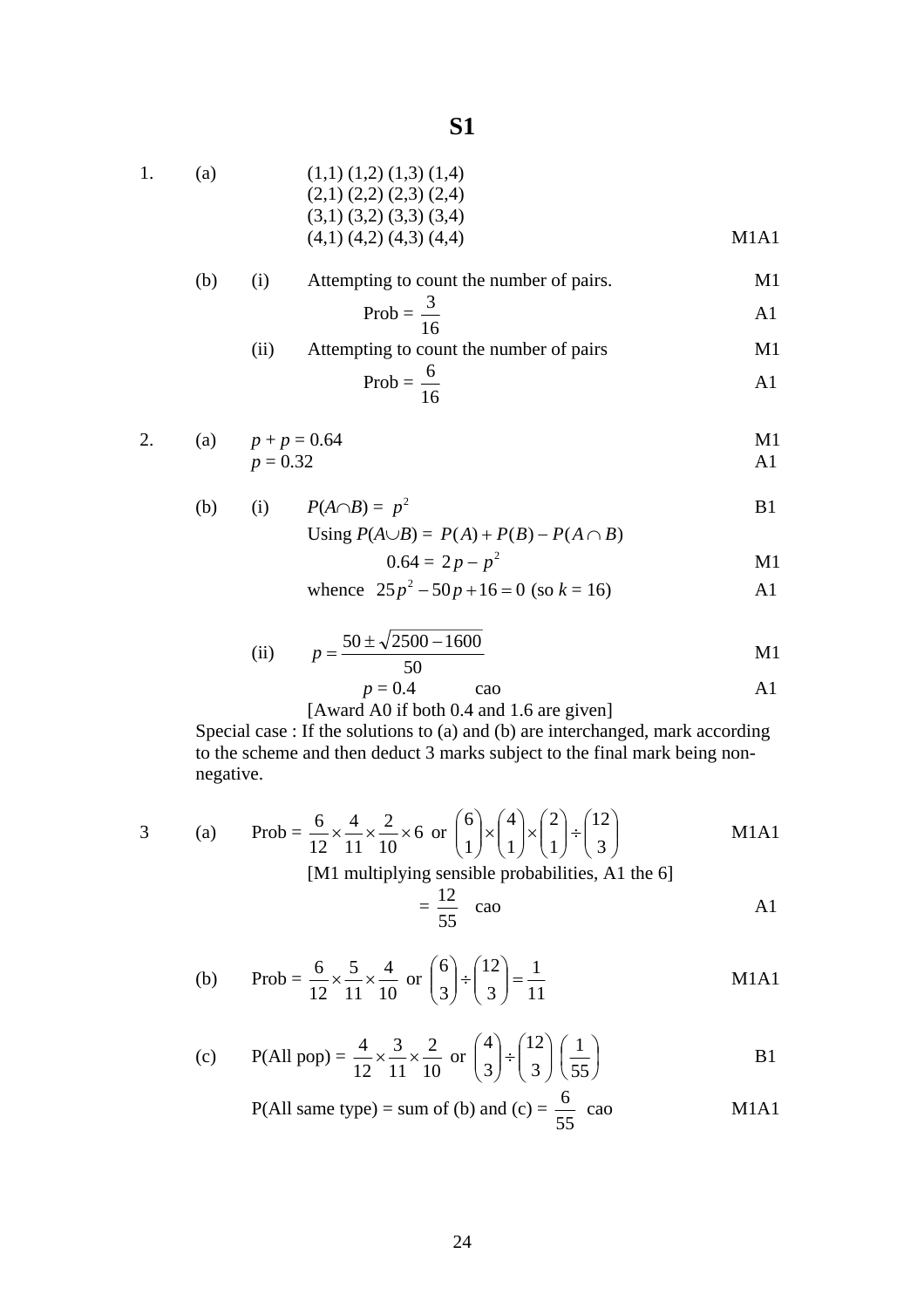| 4. |     | Mean = $0.2n$ and SD = $\sqrt{0.8 \times 0.2n}$<br>We are given that                          | B <sub>1</sub> B <sub>1</sub>                   |
|----|-----|-----------------------------------------------------------------------------------------------|-------------------------------------------------|
|    |     | $0.2n = 2\sqrt{0.8 \times 0.2n}$                                                              | M1                                              |
|    |     | $0.04n^2 = 0.64n$                                                                             | A1                                              |
|    |     | $n=16$                                                                                        | A <sub>1</sub>                                  |
| 5. | (a) | Prob = $e^{-15} \times \frac{15^8}{8!}$ or 0.0374 – 0.0180 or 0.9820 – 0.9626 = 0.0194<br>(i) |                                                 |
|    |     | [M0 answer only]                                                                              | M <sub>1</sub> A <sub>1</sub>                   |
|    |     | Prob = $0.9170 - 0.0699$ or $0.9301 - 0.0830$<br>(ii)<br>$= 0.8471$ cao                       | B <sub>1</sub> B <sub>1</sub><br>B <sub>1</sub> |
|    |     | [No marks answer only]                                                                        |                                                 |
|    | (b) | $Y = 8X - 50$<br>(i)                                                                          | B <sub>1</sub>                                  |
|    |     | $E(Y) = 8 \times 15 - 50 = 70$<br>(ii)                                                        | M1A1                                            |
|    |     | $Var(Y) = 64 \times 15 = 960$                                                                 | M <sub>1</sub> A <sub>1</sub>                   |
|    |     | [FT on (i)]                                                                                   |                                                 |
| 6. | (a) | P(found guilty) = $0.8 \times 0.9 + 0.2 \times 0.05$                                          | M <sub>1</sub> A <sub>1</sub>                   |
|    |     | $= 0.73$                                                                                      | A <sub>1</sub>                                  |
|    | (b) | Reqd prob = $\frac{0.8 \times 0.9}{0.73}$                                                     | B <sub>1</sub> B <sub>1</sub>                   |
|    |     | $=\frac{72}{73}$ cao                                                                          | B <sub>1</sub>                                  |
|    |     | [FT the denominator from (a)]                                                                 |                                                 |
| 7  |     | (a) (i) $[0,0.4]$<br>[Accept ()]                                                              | B <sub>1</sub>                                  |
|    |     | $E(X) = 0.4 - \alpha + 2.2\alpha + 3(0.6 - \alpha)$<br>(ii)                                   |                                                 |
|    |     | $= 2.2$ (so independent of $\alpha$ )                                                         | A1                                              |
|    |     |                                                                                               |                                                 |
|    |     | $E(X^2) = 0.4 - \alpha + 4.2\alpha + 9(0.6 - \alpha)$<br>(iii)                                | M <sub>1</sub>                                  |
|    |     | $= 5.8 - 2\alpha$                                                                             | A <sub>1</sub>                                  |
|    |     | $Var(X) = 5.8 - 2\alpha - 2.2^2$                                                              | A <sub>1</sub>                                  |
|    |     | $Var(X) = 0.66$ gives $\alpha = 0.15$                                                         | A <sub>1</sub>                                  |

- [FT their E(*X*) where possible]
- (b) Possibilities are  $1,1; 2,2; 3,3$  B1  $Prob = (0.15^2 + 0.5^2 + 0.35^2)$  M1A1
	- $= 0.395$  cao A1